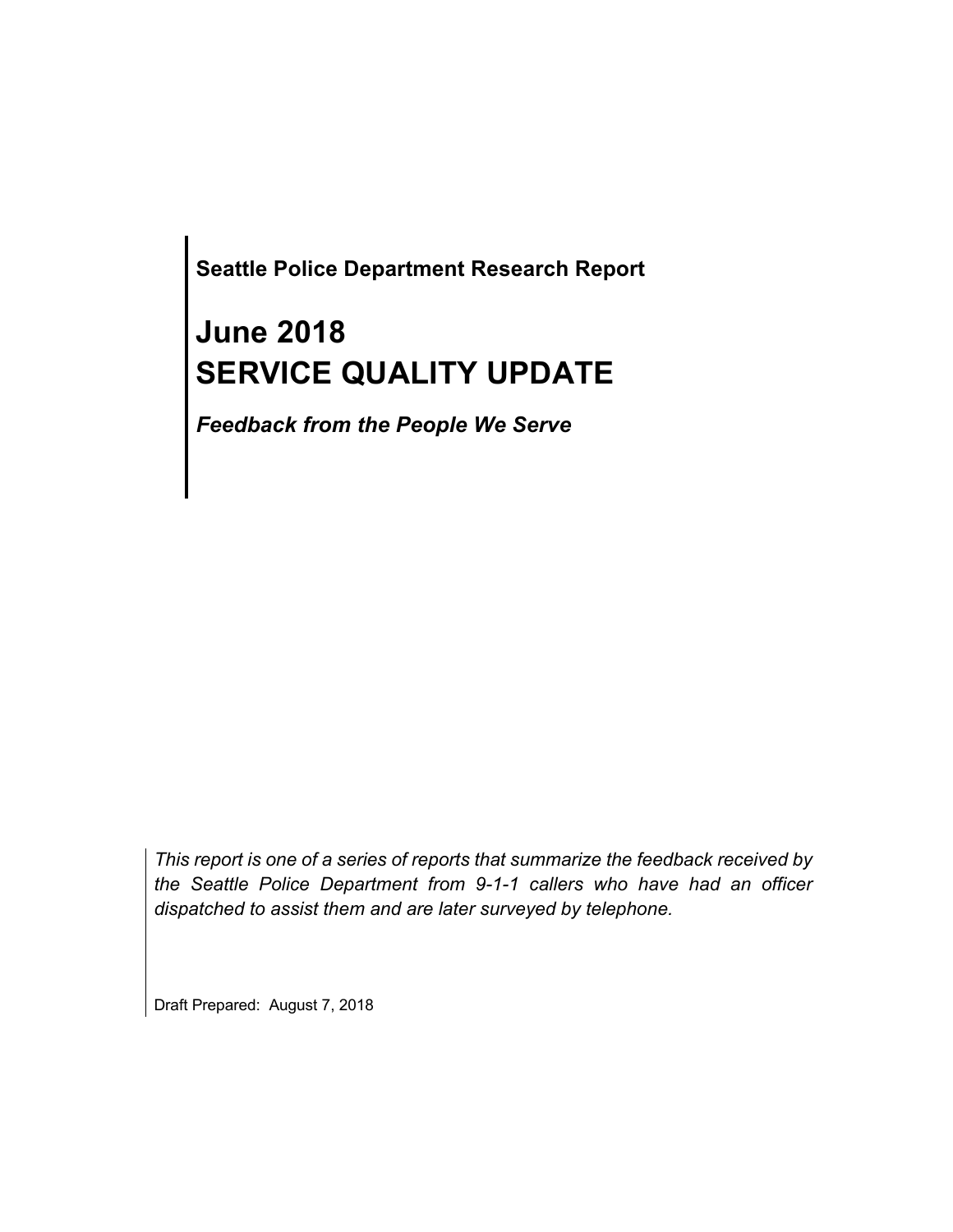#### **9-1-1 Caller Surveys: Summary and Conclusions from June 2018**

The Seattle Police Department customer satisfaction surveys provide feedback about the service provided by the Department to those who call 9-1-1 and have an officer dispatched to assist them. Key findings and conclusions from the June 2018 survey and comparisons to the other surveys conducted since June 2014 are summarized below.

**Overall Satisfaction**. Overall, customers continue to be satisfied with their experience with the Department "from calling 9-1-1 on to all contacts [they] had with the Police Department as a result of that call." Seventyfive percent (correcting for rounding error) of the customers rated their overall satisfaction with this experience as 4 or 5 on a five-point scale where 5 means "extremely satisfied," for an average rating of 4.09 out of 5 possible points. Ratings of overall satisfaction have remained high while fluctuating significantly since June 2014.

**Officers Responding to Customers' 9-1-1 Calls.** Customers rated the officers who responded to their 9- 1-1 calls positively. Customers indicated that the responding officers were professional and courteous (95% "strongly agree" or "agree"); and officers listened to customer concerns, answered questions, provided the information and assistance needed, clearly explained procedures, and told customers what would happen next (81% to 90% "strongly agree" or "agree"). The responding officers received lower ratings for giving "tips on preventing future crimes" (46% "strongly agree" or "agree").

Ratings of the responding officers fluctuated significantly since June 2014, and ratings of one item, "The officer was professional and courteous," were significantly higher in June 2018 than in June 2014.

**Seattle Police Department Overall**. Customers also rated the Department highly. Customers indicated that "Department personnel are professional and courteous" (92% "strongly agree" or "agree") and the Department is available when needed, clearly explains procedures and requirements, is a good resource for information about preventing crime, and focuses on public safety issues of concern (64% to 74% "strongly agree" or "agree"). These were positive ratings, but ratings of the officers with whom customers had personal contact (officers responding to 9-1-1 calls) were higher than ratings of the Department overall.

Ratings of three items, "Department personnel are professional and courteous," "The Department clearly explains its procedures and requirements," and "The Department is a good resource for information about preventing crime," fluctuated significantly since June 2014. Ratings of the item, "Department personnel are professional and courteous," were significantly higher in June 2018 than in April 2018 and June 2014. Ratings on two items, "The Department is available when needed" and "The Department focuses on the public safety issues that concern you," have not changed significantly since June 2014.

**9-1-1 Operations**. Customers were satisfied with the assistance provided by the 9-1-1 operator and the speed with which their calls were answered by the operator (89% and 87%, respectively, rated their satisfaction 4 or 5 on the scale where 5 means "extremely satisfied"). Ratings of satisfaction with the service provided by the 9-1-1 operator have not changed since June 2014. Ratings of satisfaction with the speed with which calls were answered have fluctuated significantly across surveys, but satisfaction in April 2018 did not differ significantly from April 2018 or June 2015, when this item was first included in the surveys.

**Feelings of Safety**. Customers said that they feel safer "walking alone in [their] neighborhood during the day" (48% "extremely safe") than they do "walking alone in [their] neighborhood at night" (19% "extremely safe") or overall in Seattle (19% "extremely safe"). Customers' feelings of safety walking alone in their neighborhood during the day were significantly lower in June 2018 than in June 2014. Other ratings of safety have not changed significantly since June 2014.

As in past surveys, customers reported that the incident that caused them to call 9-1-1 led some of them to feel less safe than before they called 9-1-1, but the service provided by the Department as a result of their calls increased the proportion of customers who feel "more safe" and decreased the proportion who feel "less safe" than before they called 9-1-1. These results suggest that the service provided by the Department continues to provide customers with reassurance and to increase feelings of personal safety.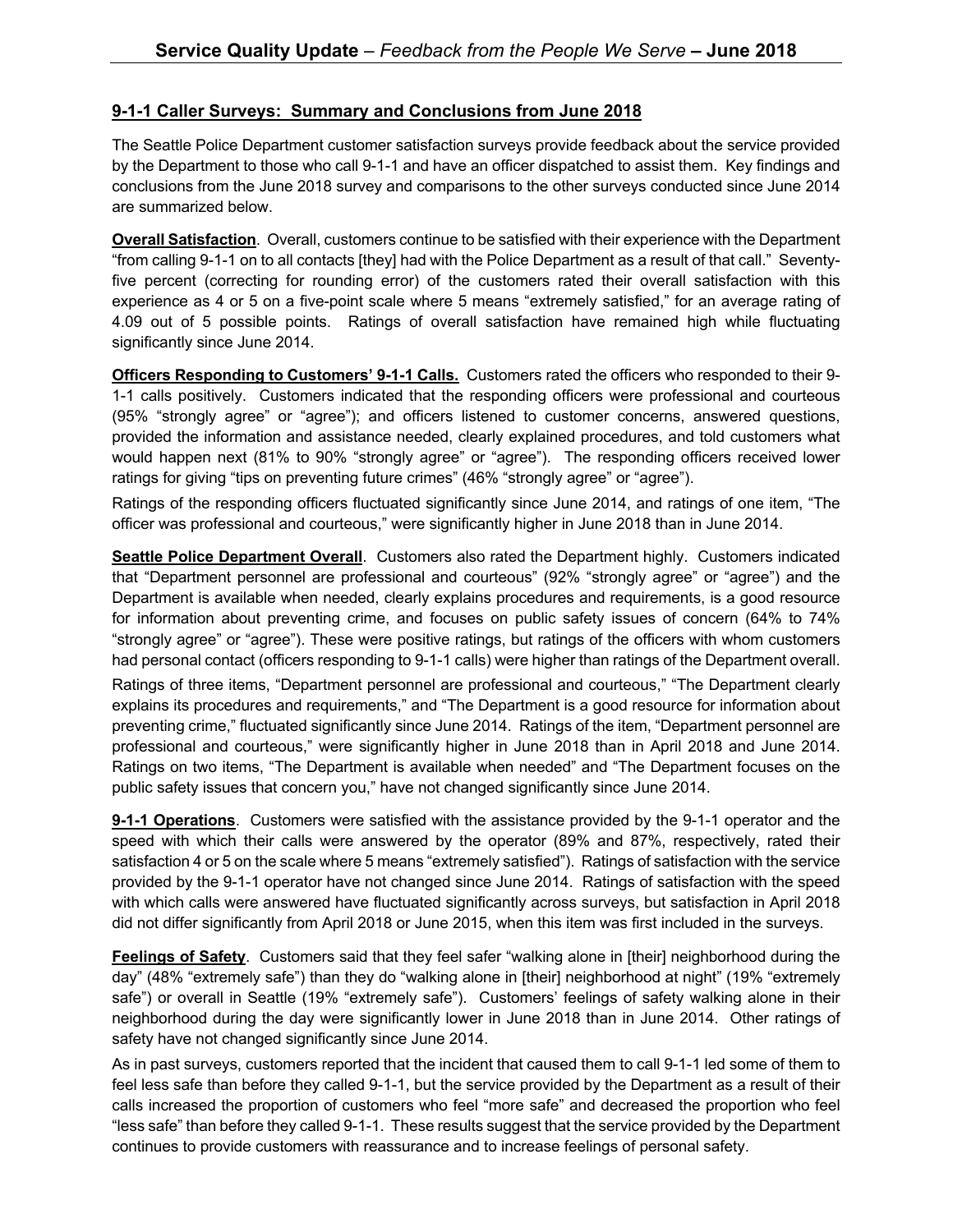### **9-1-1 Caller Surveys: Results**

This report (1) summarizes key results of the June 2018 survey of customers who called 9-1-1 during the first two weeks of June 2018 and had an officer dispatched to assist them and (2) compares the June 2018 results with those of the 15 other surveys of 9-1-1 callers conducted since June 2014.<sup>1</sup>

**Overall Satisfaction.** Customers who had an officer dispatched to provide assistance after calling 9-1-1 were asked to use a five-point scale, where 5 means "extremely satisfied" and 1 means "not at all satisfied," to answer the question, "Overall, how satisfied are you with this experience with the Seattle Police Department – from calling 9-1-1 on to all contacts you had with the Police Department as a result of that call?"

As the next chart<sup>2</sup> shows, 55 percent of the customers rated their satisfaction with this experience with the Department as 5 on the five-point scale where 5 means "extremely satisfied," and 21 percent rated their satisfaction as 4 on this scale. Seven percent rated their satisfaction as 1 and seven percent rated their satisfaction as 2 on the five-point scale where 1 means "Not at all satisfied."



The next chart shows that the average rating in June 2018 was 4.09 on the five-point scale where 5 is high. Responses to this question have fluctuated significantly since June 2014, but the satisfaction reported in June 2018 did not differ significantly from satisfaction in June 2014 or April 2018, the previous survey. This chart and similar charts, below, present the average ratings from five surveys: June 2014, June 2015, June 2016, June 2017, and June 2018. $3$ 



 $<sup>1</sup>$  Results were compared across surveys and tested to determine if any differences between survey results were statistically</sup> significant. Statistical tests included Analysis of Variance (ANOVA), t-tests, and chi-square tests (*IBM SPSS Statistics Version 25,* Release 25.0.0.1, 2017). Differences were considered statistically significant when the probability of the differences occurring by chance was less than .05 (p<.05).

 $2$  Percentages do not total 100 in this and some subsequent charts due to rounding.

 $3$  The numbers of respondents answering each question are omitted from some charts for readability, but approximately 200 customers participated in each survey.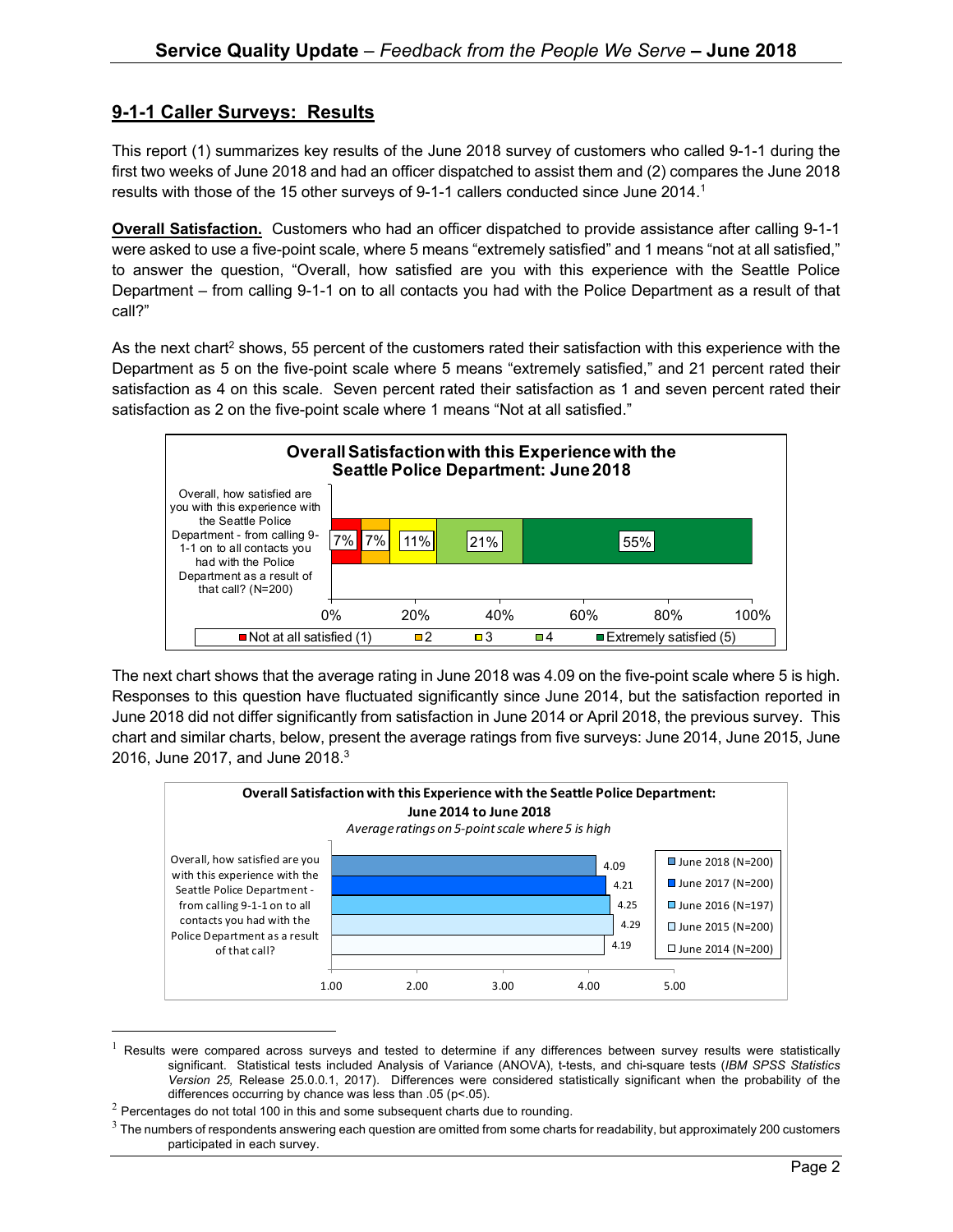**Officer Responding to the Call.** To assess customers' experiences with and opinions of the officer who responded to their calls to 9-1-1, customers were asked to indicate their level of agreement ("Strongly agree," "Agree," "Neither agree nor disagree," "Disagree," or "Strongly disagree") with a series of statements about the officer.

Customers rated officers highest for being professional and courteous and lowest for giving tips on preventing future crimes, as shown in the next chart.

- Seventy-one percent of the customers said that they "strongly agree" that the officer who first visited after their call to 9-1-1 "was professional and courteous," and 95 percent said that they "agree" or "strongly agree" with this statement. Three percent said they either "strongly disagree" or "disagree" that "The officer was professional and courteous."
- Between 50 and 57 percent of the customers said that they "strongly agree" with six of the statements about responding officers: "The officer listened to your concerns," "The officer answered your questions," "The officer provided you the information you needed," "The officer provided the assistance you needed," "The officer clearly explained procedures and requirements," and "The officer told you what would happen next." Between 81 and  $90<sup>4</sup>$  percent of customers said that they either "agree" or "strongly agree" with these statements, and between 5 and 12 percent said that they "disagree" or "strongly disagree" with the statements.
- A total of 46 percent of the customers said that they "agree" or "strongly agree," and 31<sup>5</sup> percent said that they "disagree" or "strongly disagree," with the statement, "The officer gave you tips on preventing future crimes."

| Opinions of Officer Responding to 9-1-1 Call: June 2018                            |                          |                                          |                             |                                 |
|------------------------------------------------------------------------------------|--------------------------|------------------------------------------|-----------------------------|---------------------------------|
| The officer was professional<br>3%<br>and courteous. $(N=200)$ 1%                  | 24%                      |                                          | 71%                         |                                 |
| The officer listened to your<br>4% 5%<br>concerns. (N=199)<br>1%                   | 34%                      |                                          | 57%                         |                                 |
| The officer answered your<br>questions. (N=198) 1% 4% 5%                           | 35%                      |                                          | 55%                         |                                 |
| The officer provided you the<br>9%<br>information you needed 1%<br>$(N=197)$       | 4%<br>32%                |                                          | 54%                         |                                 |
| The officer provided the<br>assistance you needed 2%<br>$(N=198)$                  | $9\%$ 5%                 | 32%                                      | 52%                         |                                 |
| The officer clearly explained<br>9%<br>procedures and requirements 3%<br>$(N=198)$ | 7%                       | 30%                                      | 52%                         |                                 |
| The officer told you what<br>would happen next. $(N=199) 2\frac{96}{96}$           | 8%                       | 31%                                      |                             | 50%                             |
| The officer gave you tips on<br>7%<br>preventing future crimes.<br>$(N=182)$       | 25%                      | 23%                                      | 19%                         | 27%                             |
| 0%<br>■ Strongly disagree                                                          | 20%<br><b>□</b> Disagree | 40%<br>$\Box$ Neither agree nor disagree | 60%<br>$\blacksquare$ Agree | 80%<br>100%<br>■ Strongly agree |

 $\overline{a}$ <sup>4</sup> Correcting for rounding error.

 $5$  Correcting for rounding error.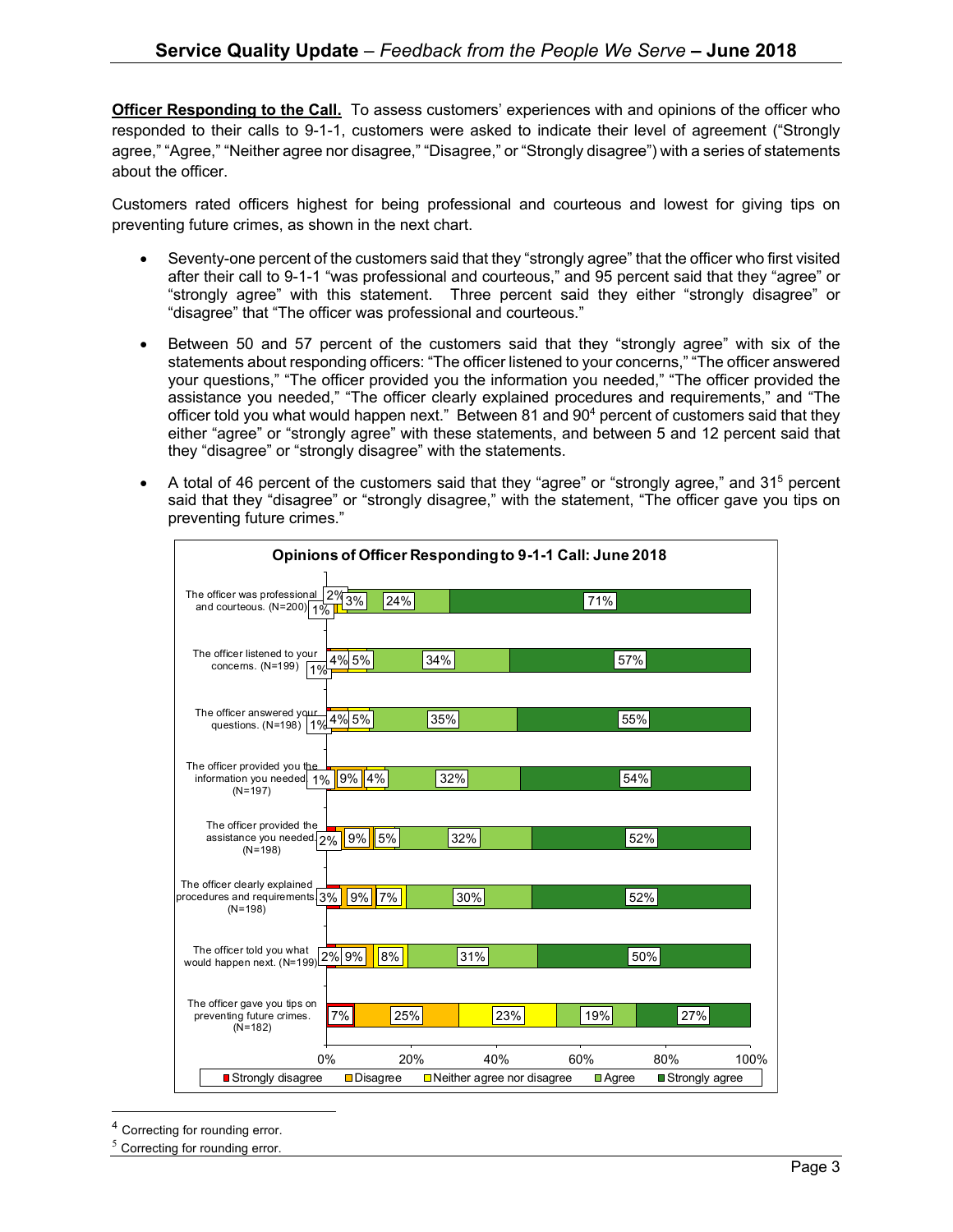All of the ratings of responding officers shown in the next chart fluctuated significantly since June 2014. In addition, ratings of one item, "The officer was professional and courteous," were significantly higher in June 2018 than in June 2014, while ratings of the other items in June 2018 not differ significantly from June 2014. For all items, differences in the ratings from June 2018 and from April 2018, the previous survey, were not statistically significant.



**Seattle Police Department Overall.** To assess opinions of the Seattle Police Department overall, customers were asked to indicate their level of agreement ("Strongly agree," "Agree," "Neither agree nor disagree," "Disagree," or "Strongly disagree") with statements about the Department, including the five statements shown in the next chart.

Customers rated the Department highest for having professional and courteous personnel, just as they rated the officer who responded to their call highest for being professional and courteous. Ninety-two percent of the customers said that they "strongly agree" or "agree," and three percent said they "disagree" or "strongly disagree" that "Department personnel are professional and courteous." Between 64 and 74 percent of the customers said they "strongly agree" or "agree" with the other four statements about the Department; between 9 and 18 percent said that they "disagree" or "strongly disagree" with these statements, shown in the next chart.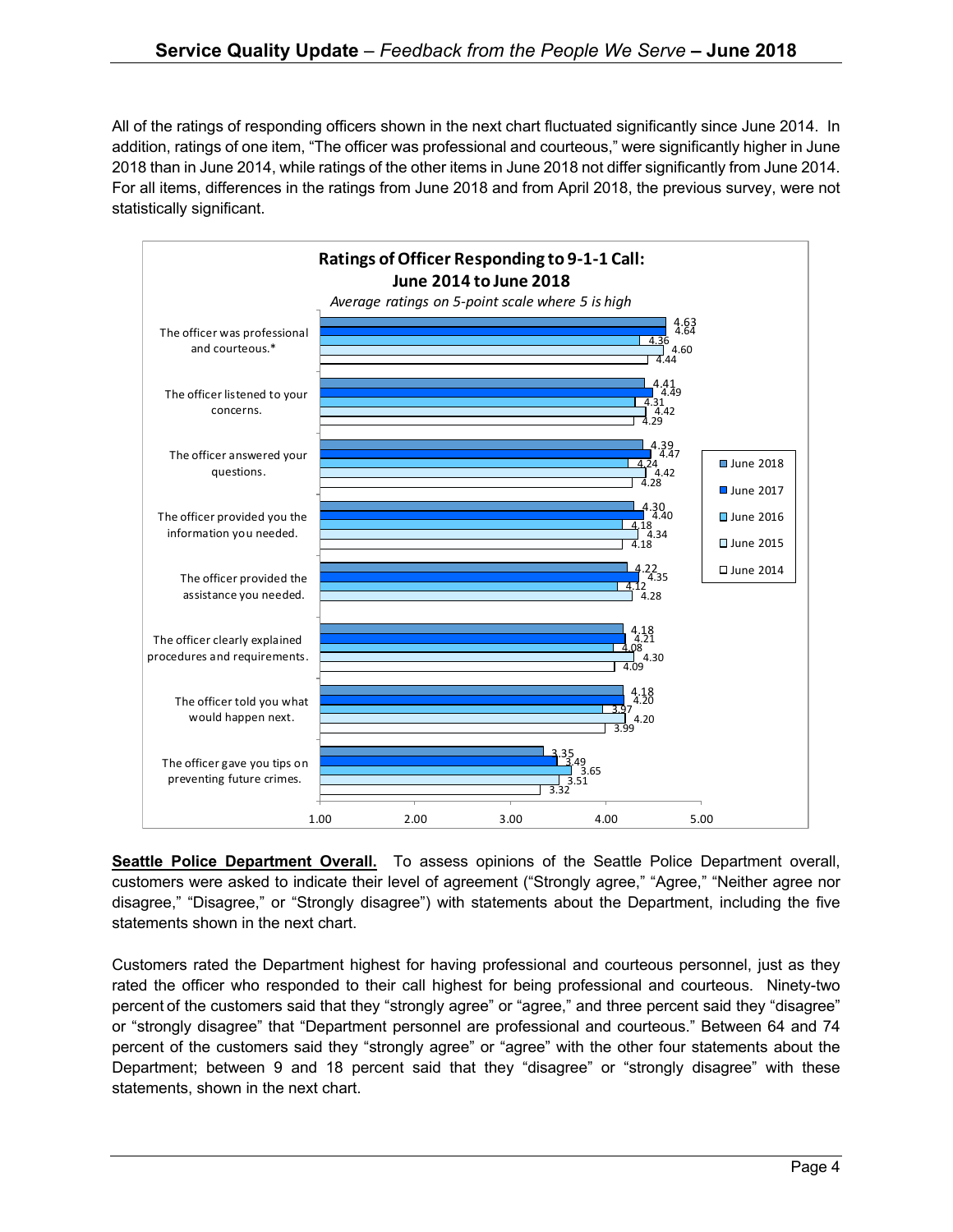

Ratings of three questions about the Department overall have fluctuated significantly since June 2014: "Department personnel are professional and courteous," "The Department clearly explains its procedures and requirements," and "The Department is a good resource for information about preventing crime." Also, ratings of the item, "Department personnel are professional and courteous," were significantly higher in June 2018 than in April 2018 and June 2014. Ratings of the other items, "The Department is available when you need them" and "The Department focuses on public safety issues that concern you," have not changed significantly since June 2014.

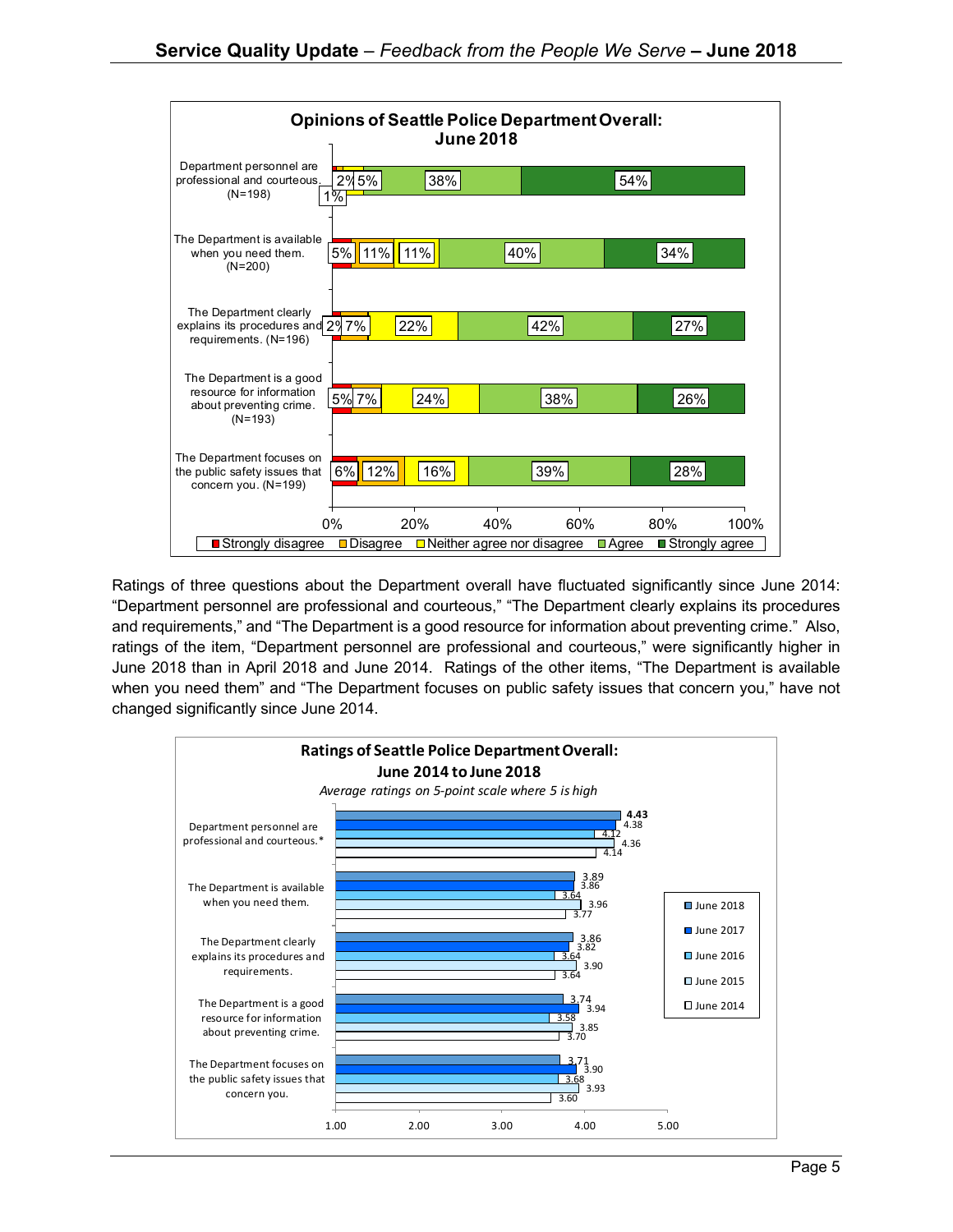**9-1-1 Operations.** Seventy-four percent of customers rated their satisfaction with the assistance provided by the 9-1-1 operator as 5 on the five-point scale where 5 means "extremely satisfied," and 68 percent rated their satisfaction with the speed with which their call was answered as 5 on this scale. A total of 89 and 87 percent rated their satisfaction with the assistance provided by the operator and the speed with which their calls were answered, respectively, as either 4 or 5 on this five-point scale. Five and 11 percent rated their satisfaction with the assistance provided by the operator and the speed with which calls were answered, respectively, as either 1 or 2 on the five-point scale where 1 means "not at all satisfied." These results are shown in the next chart.



Ratings of satisfaction with the assistance provided by the 9-1-1 operator have not changed significantly since June 2014. Satisfaction with the speed with which the call was answered fluctuated significantly over time, but satisfaction in June 2018 did not differ significantly from April 2018 or June 2015, when this question was first included in the survey.



As shown in the next chart, three percent of the customers (6 customers) said that they had to dial 9-1-1 more than once to reach an operator. Since June 2015, when this question was first asked, between 1 and 9 percent of the customers (between 1 and 19 customers) said that they had to dial 9-1-1 more than once to reach an operator. These results fluctuated significantly across surveys, but results in June 2018 did not differ significantly from April 2018 or June 2014.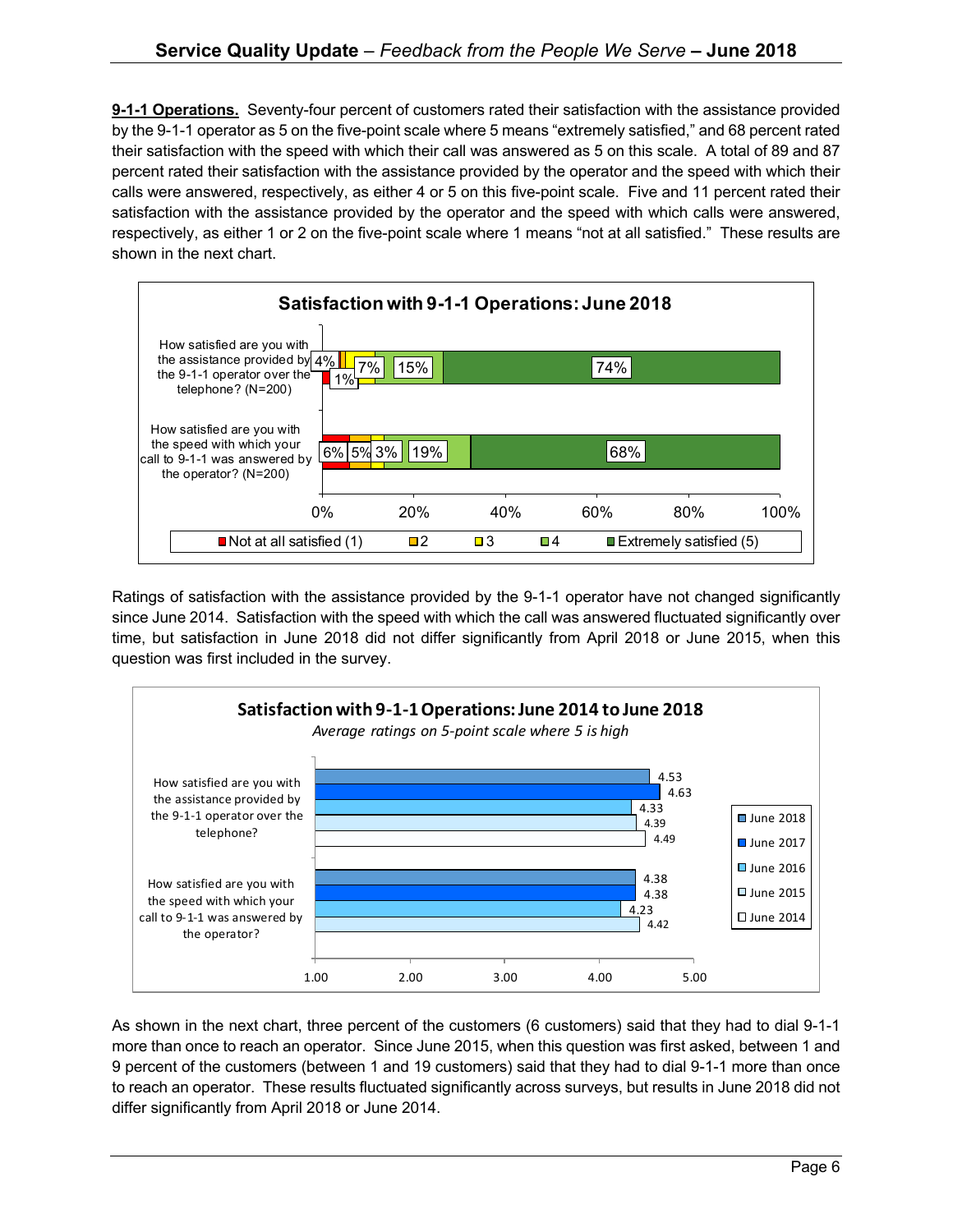

Also beginning in June 2015, customers who had to call 9-1-1 more than once were asked how often they dialed 9-1-1 to reach an operator. Of the six customers who had to dial 9-1-1 more than once to reach an operator in June 2018, four reported reaching an operator on their second attempt, one on the fourth attempt, and one did not answer this question.

**Feelings of Safety.** Customers said that they feel safer walking alone in their neighborhoods during the day than they feel in Seattle overall or walking alone in their neighborhoods at night, as shown in the next chart.

- Fifty-seven percent of the customers rated their overall feelings of safety in Seattle as 4 or 5 on the five-point scale (19% "extremely safe"); 15 percent rated their safety as 1 or 2 where 1 means "not at all safe."
- Seventy-five percent of the customers rated their feelings of safety when walking alone in their neighborhoods during the day as 4 or 5 on a five-point scale where 5 means "extremely safe" (48% "extremely safe"); eleven percent<sup>6</sup> rated their safety as 1 or 2 where 1 means "not at all safe."
- Forty-two percent rated their feelings of safety as 4 or 5 (19% "extremely safe") and 39 percent rated their feelings of safety as 1 or 2 when walking alone in their neighborhoods at night (19% "not at all safe").



Correcting for rounding error.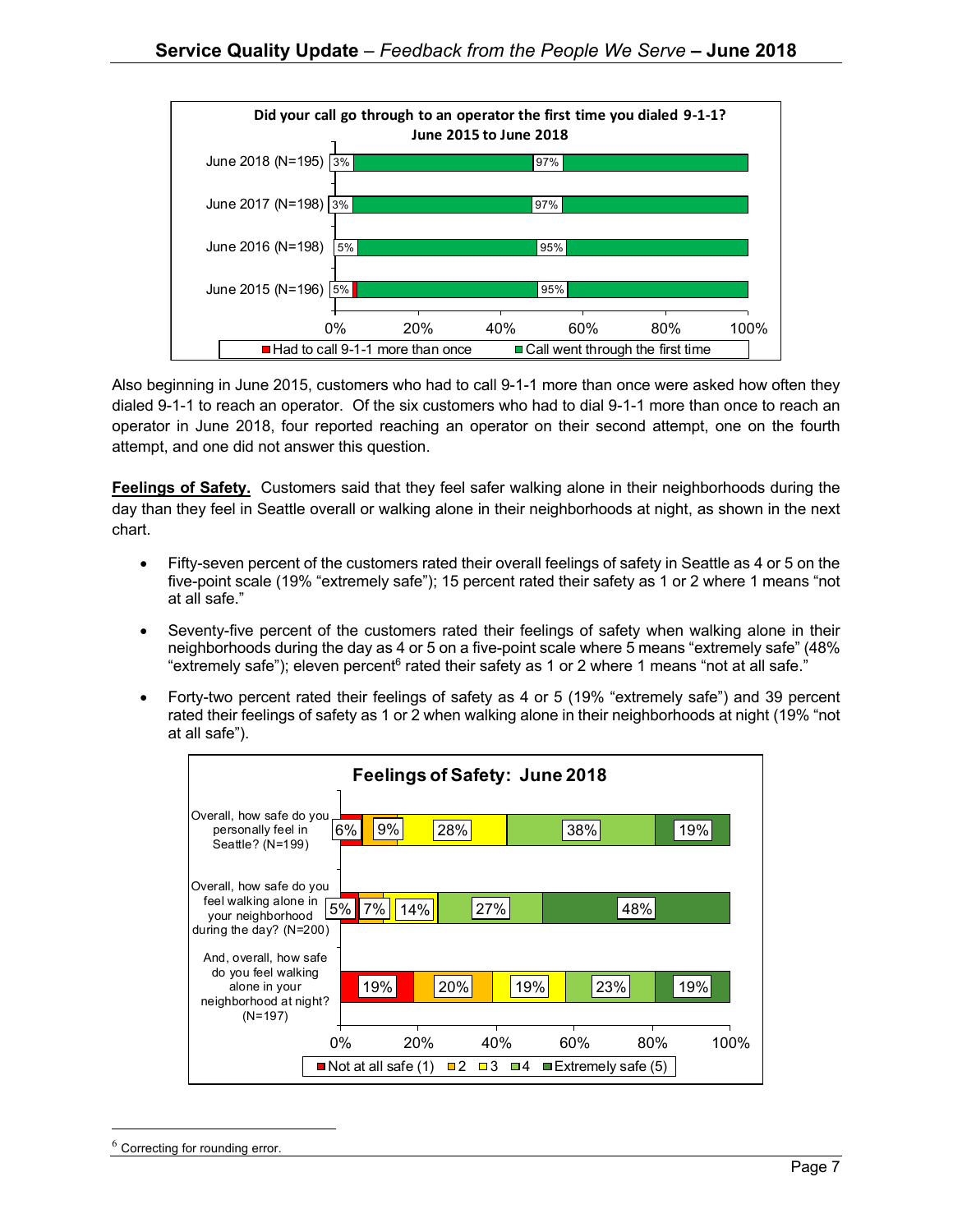Customers' feelings of safety walking alone in their neighborhoods during the day fluctuated significantly since June 2014, and customers reported feeling significantly less safe walking alone in their neighborhood during the day in June 2018 than in June 2014. Customers' feelings of safety overall in Seattle and walking alone in their neighborhoods at night have not changed significantly since June 2014.



When asked about the impact of the incident that caused them to call 9-1-1 on their feelings of safety, over half of the customers (63%) reported that they "feel about as safe as before the incident occurred." The remaining customers said that they either feel "less safe" (31%) or "more safe" (6%) than before the incident occurred. When asked about the impact of the service received from the Department as a result of their call to 9-1-1, over half (64%) of the customers said that they "feel about as safe now as before they called 9-1-1," while 27 percent said they feel "more safe," and 9 percent feel "less safe."

The responses to these two questions show that the service received from the Seattle Police Department led to an increase in the percentage of customers who said they feel "more safe" (6% to 27%), as well as a decrease in the percentage of customers who feel "less safe" (31% to 9%), as shown in the next chart. This indicates that feelings of personal safety increased and customers were reassured by the Department's service.



As noted in previous survey reports, customers' opinions of the impacts of both the incident and the service provided by the Department have changed significantly over time. However, in every survey, a larger proportion of customers said they feel "more safe" and a smaller proportion said they feel "less safe" after receiving service from the Department than after the incident that caused them to call 9-1-1.